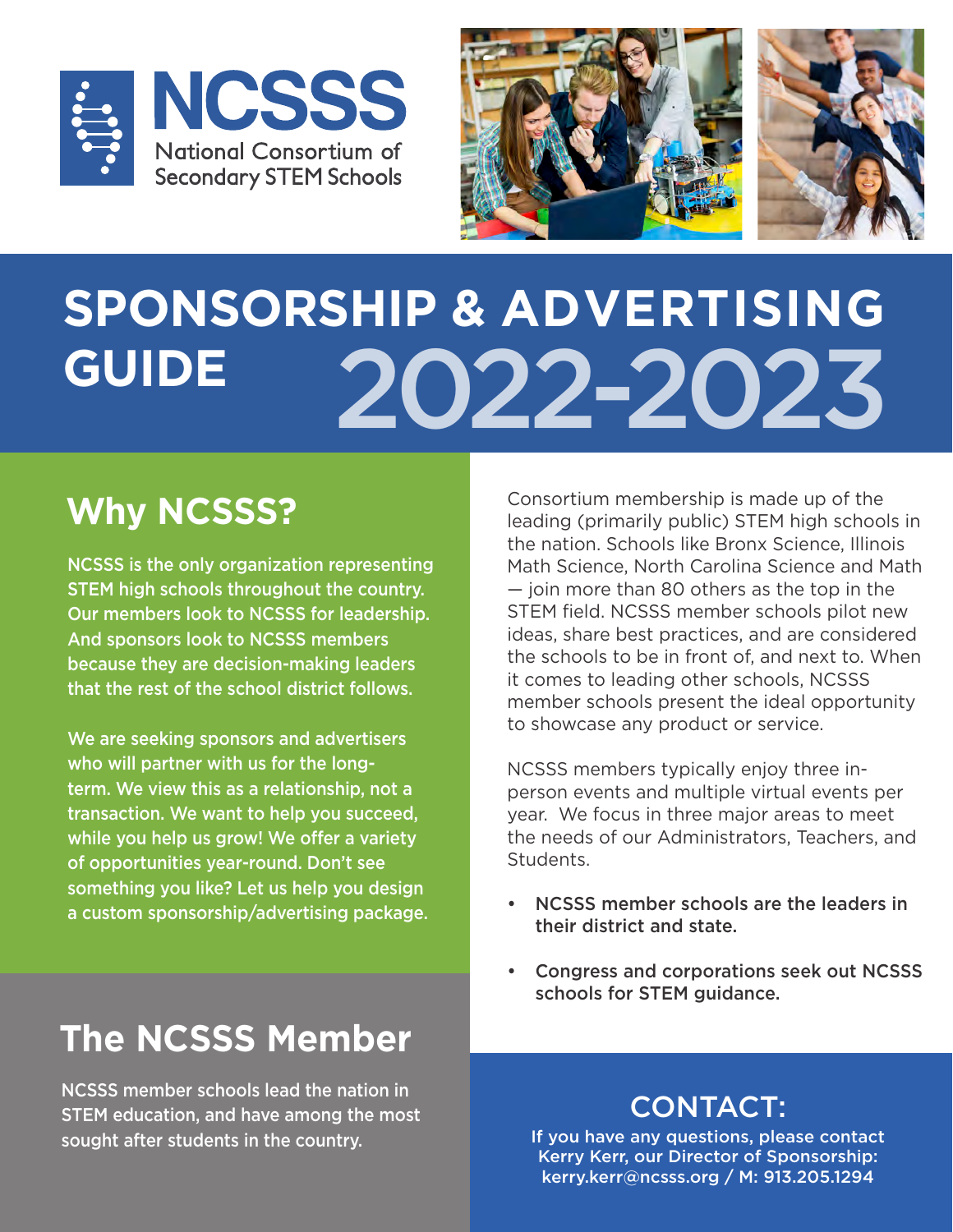# **NCSSS PROFESSIONAL CONFERENCE SPONSORSHIPS**

#### **NOV. 2-5, 2022 | ATLANTA**

#### **2022 PROFESSIONAL CONFERENCE**

|                                                                                                                 | <b>Title</b><br><b>Sponsor</b><br>(max <sub>1</sub> ) | <b>Presenting</b><br><b>Sponsor</b><br>(limited #<br>available) | <b>Strand</b><br><b>Sponsor</b><br>(max 8) | <b>Session</b><br><b>Sponsor</b><br>(1 <sub>per</sub> )<br>session) |
|-----------------------------------------------------------------------------------------------------------------|-------------------------------------------------------|-----------------------------------------------------------------|--------------------------------------------|---------------------------------------------------------------------|
|                                                                                                                 | \$15,000                                              | \$5,000                                                         | \$3,500                                    | \$1,500                                                             |
| <b>Lead Session Panel Discussion</b>                                                                            | V                                                     | $\boldsymbol{\mathcal{U}}$                                      |                                            |                                                                     |
| Exhibit Table at Professional Conference                                                                        | $\mathbf{v}$                                          | $\boldsymbol{\mathcal{U}}$                                      | $\overline{\mathscr{C}}$                   | V                                                                   |
| <b>Reception Sponsor</b>                                                                                        | $\mathbf{v}$                                          |                                                                 |                                            |                                                                     |
| <b>Complimentary Conference Registrations</b>                                                                   | $\overline{\mathbf{4}}$                               | $\overline{2}$                                                  | 1                                          | 1                                                                   |
| Logo and text recognition on all<br>conference marketing and signage                                            | $\boldsymbol{\mathcal{U}}$                            | $\boldsymbol{\mathcal{U}}$                                      | $\sqrt{2}$                                 |                                                                     |
| Host one Consortium Connects Virtual<br>Roundtable or host a private session with<br>2-3 schools of your choice | $\overline{\mathscr{L}}$                              |                                                                 |                                            |                                                                     |
| Pre- or Post-Event Email Sent Out on<br>Your Behalf from NCSSS                                                  | $\boldsymbol{\mathcal{U}}$                            | $\mathbf{v}$                                                    | $\overline{\mathscr{C}}$                   | V                                                                   |
| Website Full Banner Ad (30 Days)                                                                                | $\boldsymbol{\mathcal{U}}$                            |                                                                 |                                            |                                                                     |
| Website 2/3 Banner Ad (30 Days)                                                                                 |                                                       | $\mathbf{v}$                                                    |                                            |                                                                     |
| Website 1/3 Banner Ad (30 Days)                                                                                 |                                                       |                                                                 | $\checkmark$                               |                                                                     |
| Rotating banner ad in event app                                                                                 | V                                                     | $\mathbf{v}$                                                    |                                            |                                                                     |
| 1 Year Complimentary NCSSS Corporate<br>Membership Dues                                                         | V                                                     | $\boldsymbol{\mathcal{U}}$                                      |                                            |                                                                     |

Conference swag or merchandise may be added as a la carte options. Please inquire about the options.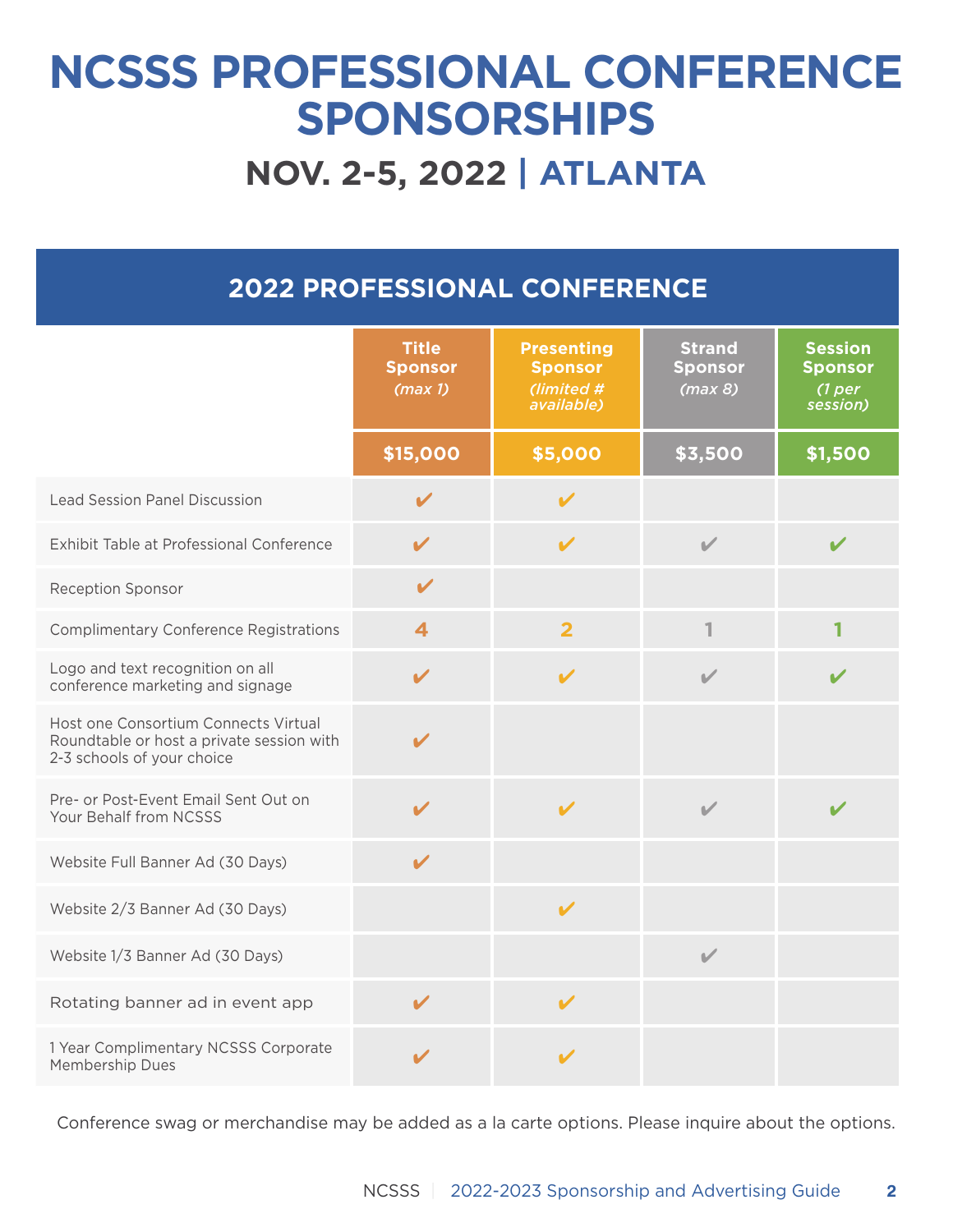## **STRATEGIC SPONSORSHIPS**

For those seeking year-long opportunities to get in front of STEM schools. *All packages may be customized to your specific needs.*

| <b>INCLUDES</b>                                                                                                      | <b>Honors</b><br>Sponsor<br>\$25,000 | <b>Curriculum</b><br>Sponsorship<br>\$10,000 | <b>Extra</b><br><b>Curricular</b><br>\$7,500 | <b>Supporting</b><br>Sponsorship<br>\$3,500 |
|----------------------------------------------------------------------------------------------------------------------|--------------------------------------|----------------------------------------------|----------------------------------------------|---------------------------------------------|
| Special Meeting with Board of Directors                                                                              | $\checkmark$                         |                                              |                                              |                                             |
| 2 Complimentary Registrations at<br><b>Professional Conference</b>                                                   | $\boldsymbol{\mathcal{U}}$           | $\boldsymbol{\mathcal{U}}$                   |                                              |                                             |
| 1 Complimentary Registration at Professional<br>Conference                                                           |                                      |                                              | $\boldsymbol{\mathscr{L}}$                   |                                             |
| Complimentary Registration at Student<br>Research Conference (Play a role in the Student<br>Contest Awards Ceremony) |                                      |                                              |                                              |                                             |
| Host one Consortium Connects Virtual<br>Roundtable                                                                   | $\checkmark$                         | $\boldsymbol{\mathcal{U}}$                   |                                              |                                             |
| Logo in conference app and events materials<br>and website                                                           | $\boldsymbol{\mathcal{U}}$           | V                                            | $\boldsymbol{\mathscr{U}}$                   | V                                           |
| 1 Year Complimentary NCSSS Corporate<br>Membership Dues                                                              | $\boldsymbol{\mathcal{U}}$           | $\boldsymbol{\mathscr{C}}$                   | $\boldsymbol{\mathscr{U}}$                   |                                             |
| Exhibit Table at Professional Conference                                                                             | $\boldsymbol{\mathcal{U}}$           | $\boldsymbol{\mathscr{C}}$                   | $\mathbf{v}$                                 | V                                           |
| Ability to Suggest 3-5 Questions in Member<br>Survey                                                                 | $\checkmark$                         | $\boldsymbol{\mathcal{U}}$                   |                                              |                                             |
| Speak on air or play video at one event                                                                              | $\boldsymbol{\mathcal{U}}$           | $\boldsymbol{\mathscr{C}}$                   | $\mathbf{v}$                                 |                                             |
| Monthly Newsletter Ad                                                                                                | $\boldsymbol{\mathcal{U}}$           | V                                            | V                                            | V                                           |
| NCSSS STEM Edge Full Page Ad                                                                                         | V                                    |                                              |                                              |                                             |
| NCSSS Directory Full Page Ad                                                                                         |                                      |                                              |                                              |                                             |
| NCSSS STEM Edge 1/2 Page Ad                                                                                          |                                      | $\boldsymbol{\mathscr{C}}$                   | $\mathbf{v}$                                 |                                             |
| NCSSS STEM Edge 1/4 Page Ad                                                                                          |                                      |                                              |                                              |                                             |
| NCSSS Directory 1/2 Page Ad                                                                                          |                                      | $\boldsymbol{\mathscr{C}}$                   | $\mathbf{v}$                                 |                                             |
| NCSSS Directory 1/4 Page Ad                                                                                          |                                      |                                              |                                              |                                             |
| Website Full Banner Ad (30 Days)                                                                                     | $\mathbf{v}$                         |                                              |                                              |                                             |
| Website 2/3 Banner Ad (30 Days)                                                                                      |                                      | V                                            |                                              |                                             |
| Website 1/3 Banner Ad (30 Days)                                                                                      |                                      |                                              | $\boldsymbol{\mathcal{U}}$                   |                                             |

3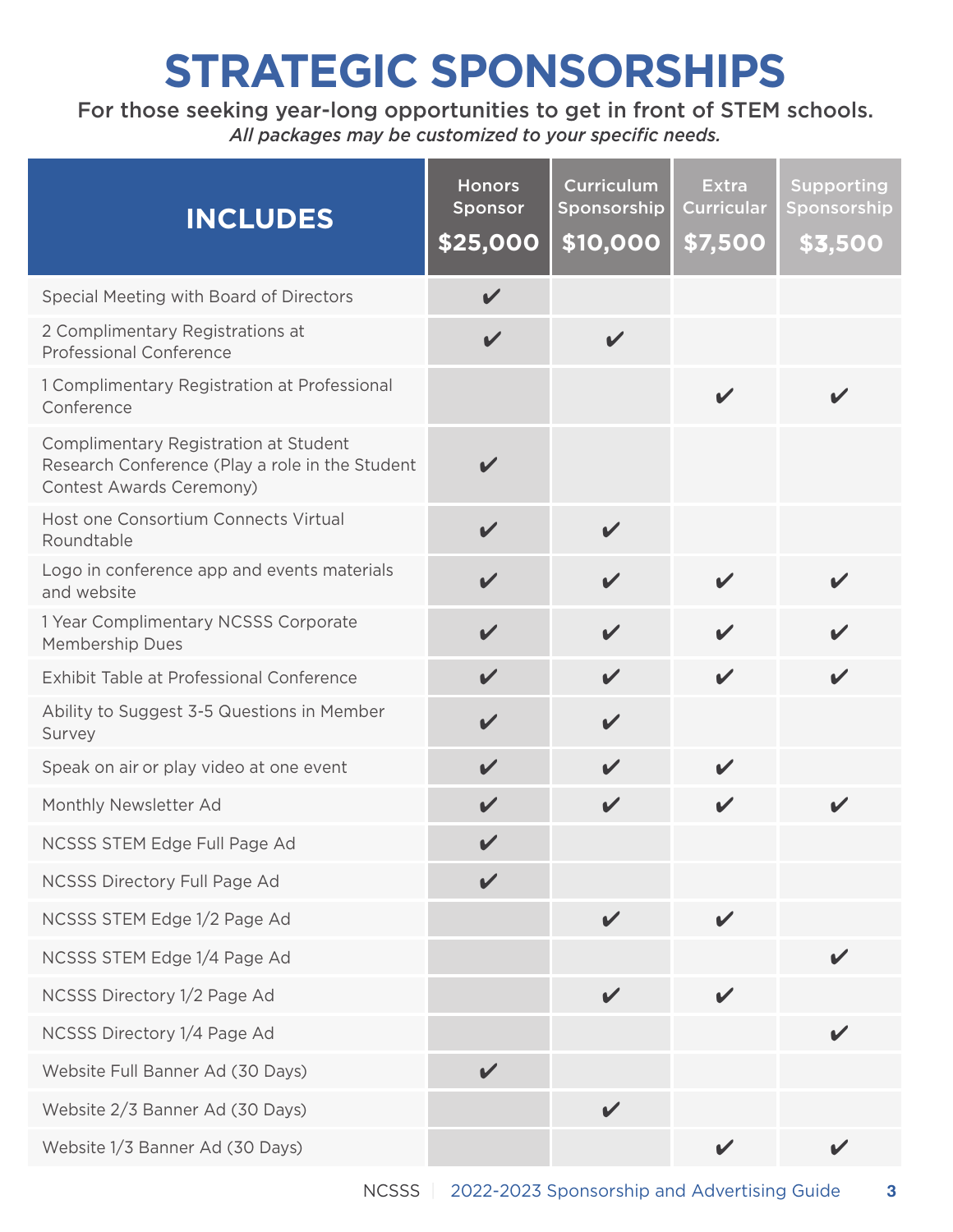# **OTHER OPPORTUNITIES**

### **CONSORTIUM CONNECTS SPONSORSHIP**

Consortium Connects are professional learning roundtable discussions or webinars that are free for NCSSS Member Schools.

Hosted by NCSSS staff, teachers and administrators join the live video roundtables for professional learning and the sharing of ideas.

Consortium Connects are 45 minutes long, and typically consist of presentations for 20-30 minutes followed by time for Q-and-A.

#### **Thought Leader Sponsorship Options**

| <b>Sponsor the Topic</b>        | \$500  |
|---------------------------------|--------|
| <b>Speak on the Topic</b>       | \$750  |
| <b>Host Your Own Roundtable</b> | \$2500 |

### **PRIVATE SESSION**

Private Session with 2-3 schools of your choice (can be via Zoom or at annual Professional Conference)

## **MONTHLY NEWSLETTER**

2021 Open rate: 10% **Newsletter Ad** \$500

#### **STEM EDGE ADS**

STEM Edge is a quarterly digital publication giving teachers and administrators the competitive advantage in professional development.

#### **Ad Rates (NCSSS STEM Edge)**

| Ad Size (W x H)             | 1x    | 2x    |
|-----------------------------|-------|-------|
| <b>Full Page 7" x 9.75"</b> | \$950 | \$900 |
| 1/2 Page 7" x 4.875"        | \$500 | \$450 |
| 1/4 Page 3.5" x 4.875"      | \$300 | \$250 |